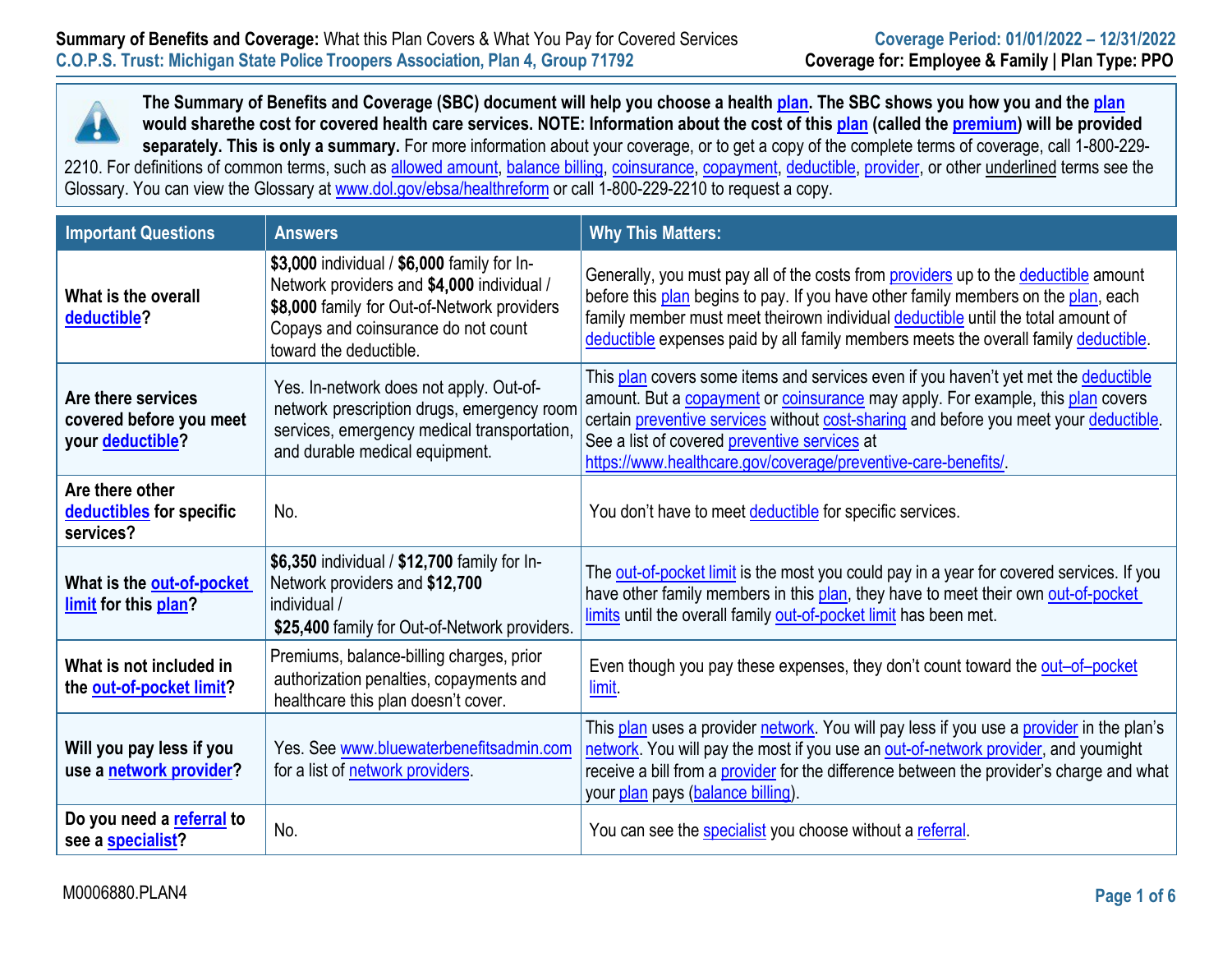All **[copayment](https://www.healthcare.gov/sbc-glossary/#copayment)** and **[coinsurance](https://www.healthcare.gov/sbc-glossary/#coinsurance)** costs shown in this chart are after your **[deductible](https://www.healthcare.gov/sbc-glossary/#deductible)** has been met, if a **[deductible](https://www.healthcare.gov/sbc-glossary/#deductible)** applies.  $\blacktriangle$ 

|                                                                                                               |                                                     | <b>What You Will Pay</b>                                                                        |                                                                                                           | <b>Limitations, Exceptions, &amp; Other</b>                                                                                                                                                                                                                            |  |
|---------------------------------------------------------------------------------------------------------------|-----------------------------------------------------|-------------------------------------------------------------------------------------------------|-----------------------------------------------------------------------------------------------------------|------------------------------------------------------------------------------------------------------------------------------------------------------------------------------------------------------------------------------------------------------------------------|--|
| <b>Common Medical Event</b>                                                                                   | <b>Services You May Need</b>                        | <b>Network Provider</b><br>(You will pay the least)                                             | <b>Out-of-Network Provider</b><br>(You will pay the most)                                                 | <b>Important Information</b>                                                                                                                                                                                                                                           |  |
|                                                                                                               | Primary care visit to treat an<br>injury or illness | $$20$ copay +<br>0% coinsurance                                                                 | Deductible + 40%<br>coinsurance                                                                           | -none-                                                                                                                                                                                                                                                                 |  |
|                                                                                                               | <b>Specialist</b> visit                             | $$20$ copay +<br>0% coinsurance                                                                 | Deductible $+40%$<br>coinsurance                                                                          | -none-                                                                                                                                                                                                                                                                 |  |
| If you visit a health care<br>provider's office or<br>clinic                                                  | Preventive care/screening/<br>immunization          | No charge                                                                                       | Deductible + 40%<br>coinsurance                                                                           | You may have to pay for services that<br>aren't preventive. Ask your provider if the<br>services needed are preventive. Then<br>check what yourplan will pay for.<br>No charge Out-of-Network: annual physical,<br>gyn exam, fecal occult blood screening, and<br>PSA. |  |
|                                                                                                               | Diagnostic test (x-ray, blood<br>work)              | $$20$ copay +<br>0% coinsurance                                                                 | Deductible + 40%<br>coinsurance                                                                           | -none--------                                                                                                                                                                                                                                                          |  |
| If you have a test                                                                                            | Imaging (CT/PET scans,<br>MRI <sub>s</sub> )        | \$20 copay + Deductible<br>+20% coinsurance                                                     | Deductible + 40%<br>coinsurance                                                                           | -none-                                                                                                                                                                                                                                                                 |  |
| If you need drugs to                                                                                          | Generic drugs                                       | \$5/prescription (retail)<br>\$10/prescription<br>(mail order)<br>Deductible does not<br>apply  | \$5/prescription (retail)<br>+25% cost share of<br>eligible expenses. Mail<br>order not available.        | Covers up to a 31-day supply<br>(retailprescription); 90-day<br>supply (mail order prescription).                                                                                                                                                                      |  |
| treat your illness or<br>condition<br>More information about<br>prescription drug<br>coverage is available at | Preferred brand drugs                               | \$20/prescription (retail)<br>\$40/prescription<br>(mail order)<br>Deductible does not<br>apply | \$20/prescription<br>$(retail) + 25% cost$<br>share of eligible<br>expenses.<br>Mail order not available. | Some prescription drugs are subject to prior<br>authorization, or benefits will be reduced by<br>20%.                                                                                                                                                                  |  |
| bluewaterbenefitsadmin.com                                                                                    | Non-preferred brand drugs                           | \$40/prescription (retail)<br>\$80/prescription<br>(mail order) Deductible<br>does not apply    | \$40/prescription<br>$(retail) + 25% cost$<br>share of eligible<br>expenses.<br>Mail order not available  | Not applicable.                                                                                                                                                                                                                                                        |  |
|                                                                                                               | <b>Specialty drugs</b>                              | Not applicable                                                                                  | Not applicable                                                                                            | Not applicable.                                                                                                                                                                                                                                                        |  |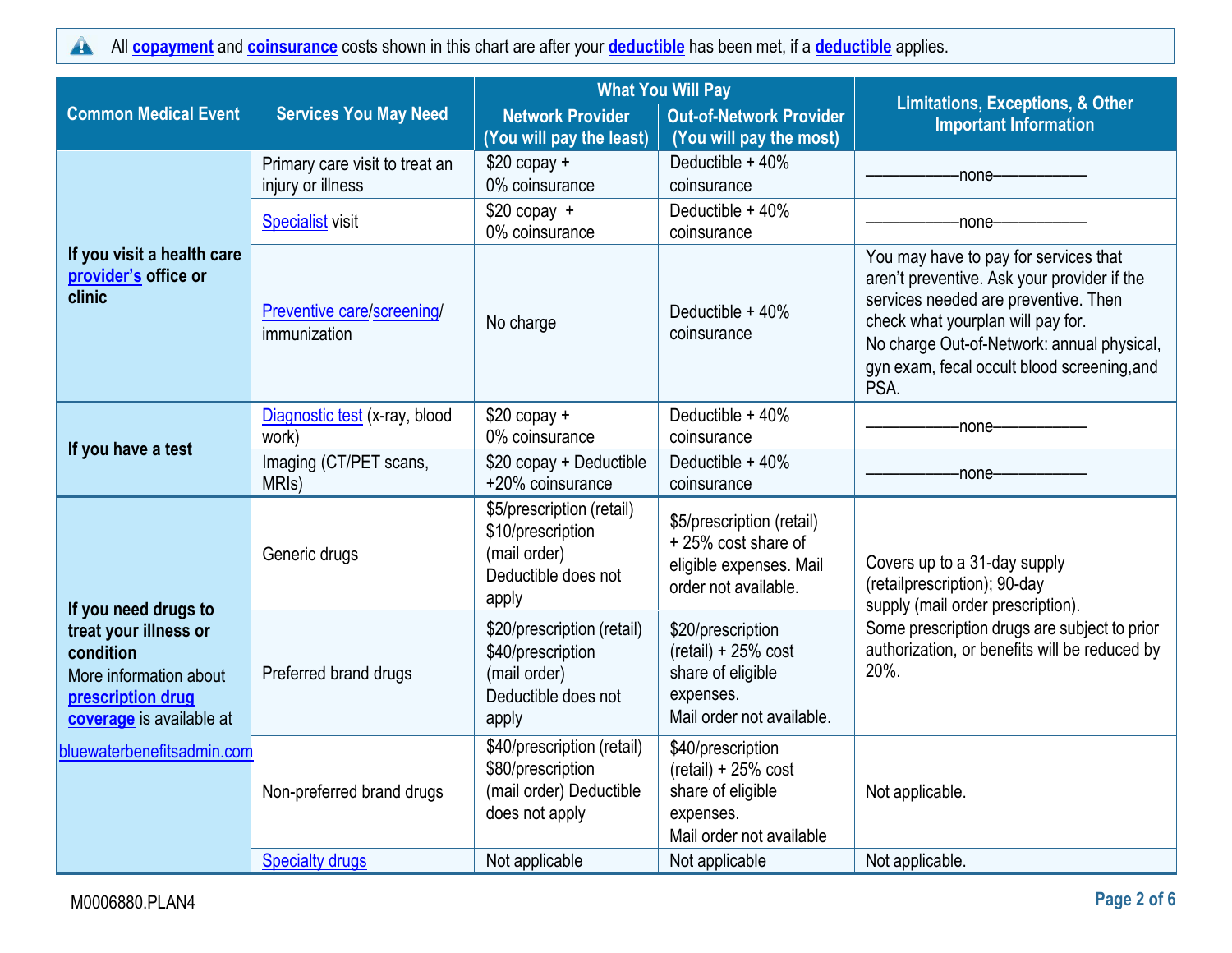|                                                             |                                                   | <b>What You Will Pay</b>                            |                                                           |                                                                                                                                                                                                                         |
|-------------------------------------------------------------|---------------------------------------------------|-----------------------------------------------------|-----------------------------------------------------------|-------------------------------------------------------------------------------------------------------------------------------------------------------------------------------------------------------------------------|
| <b>Common Medical Event</b><br><b>Services You May Need</b> |                                                   | <b>Network Provider</b><br>(You will pay the least) | <b>Out-of-Network Provider</b><br>(You will pay the most) | <b>Limitations, Exceptions, &amp; Other</b><br><b>Important Information</b>                                                                                                                                             |
| If you have outpatient                                      | Facility fee (e.g., ambulatory<br>surgery center) | Deductible +20%<br>coinsurance                      | Deductible $+40%$<br>coinsurance                          | Prior authorization is required, or benefits<br>willbe reduced by 20%.                                                                                                                                                  |
| surgery                                                     | Physician/surgeon fees                            | Deductible + 20%<br>coinsurance                     | Deductible + 40%<br>coinsurance                           | Prior authorization is required, or benefits<br>will be reduced by 20%.                                                                                                                                                 |
|                                                             | <b>Emergency room care</b>                        | $$200$ copay +<br>+ 0% coinsurance                  | \$200 copay + Deductible<br>+0% coinsurance               | Copay waived if you are admitted to<br>hospital. Emergency Room physician<br>covered at 100% following In-Network<br>Deductible.                                                                                        |
| If you need immediate<br>medical attention                  | <b>Emergency medical</b><br>transportation        | Deductible + 20%<br>coinsurance                     | Deductible + 20%<br>coinsurance                           | -none—                                                                                                                                                                                                                  |
|                                                             | <b>Urgent care</b>                                | $$20$ copay $+$<br>0% coinsurance                   | Deductible $+0\%$<br>coinsurance                          | -none-                                                                                                                                                                                                                  |
| If you have a hospital                                      | Facility fee (e.g., hospital<br>room)             | Deductible +20%<br>coinsurance                      | Deductible + 40%<br>coinsurance                           | Prior authorization is required, or benefits<br>will be reduced by 20%.                                                                                                                                                 |
| stay                                                        | Physician/surgeon fees                            | Deductible + 20%<br>coinsurance                     | Deductible + 40%<br>coinsurance                           | Prior authorization is required, or benefits<br>will be reduced by 20%.                                                                                                                                                 |
| If you need mental<br>health, behavioral                    | Outpatient services                               | $$20$ copay +<br>0% coinsurance                     | Deductible + 40%<br>coinsurance                           | -none-                                                                                                                                                                                                                  |
| health, or substance<br>abuse services                      | Inpatient services                                | Deductible + 0%<br>coinsurance                      | Deductible + 40%<br>coinsurance                           | Prior authorization is required, or benefits<br>willbe reduced by 20%.                                                                                                                                                  |
|                                                             | Office visits                                     | Deductible + 20%<br>coinsurance                     | Deductible $+40%$<br>coinsurance                          | Cost sharing does not apply for preventive<br>services. Depending on the type of service,<br>a copaymentmay apply. Maternity care may<br>include tests and servicesdescribed<br>elsewhere in the SBC (i.e. ultrasound). |
| If you are pregnant                                         | Childbirth/delivery<br>professional services      | No charge                                           | Deductible $+40%$<br>coinsurance                          | -none-                                                                                                                                                                                                                  |
|                                                             | Childbirth/delivery facility<br>services          | No charge                                           | Deductible $+40%$<br>coinsurance                          | Prior authorization is required for vaginal<br>deliveries requiring more than a 48 hour<br>stay and for cesarean section deliveries<br>requiring more than a 96 hour stay or<br>benefits will be reduced by 20%.        |

L.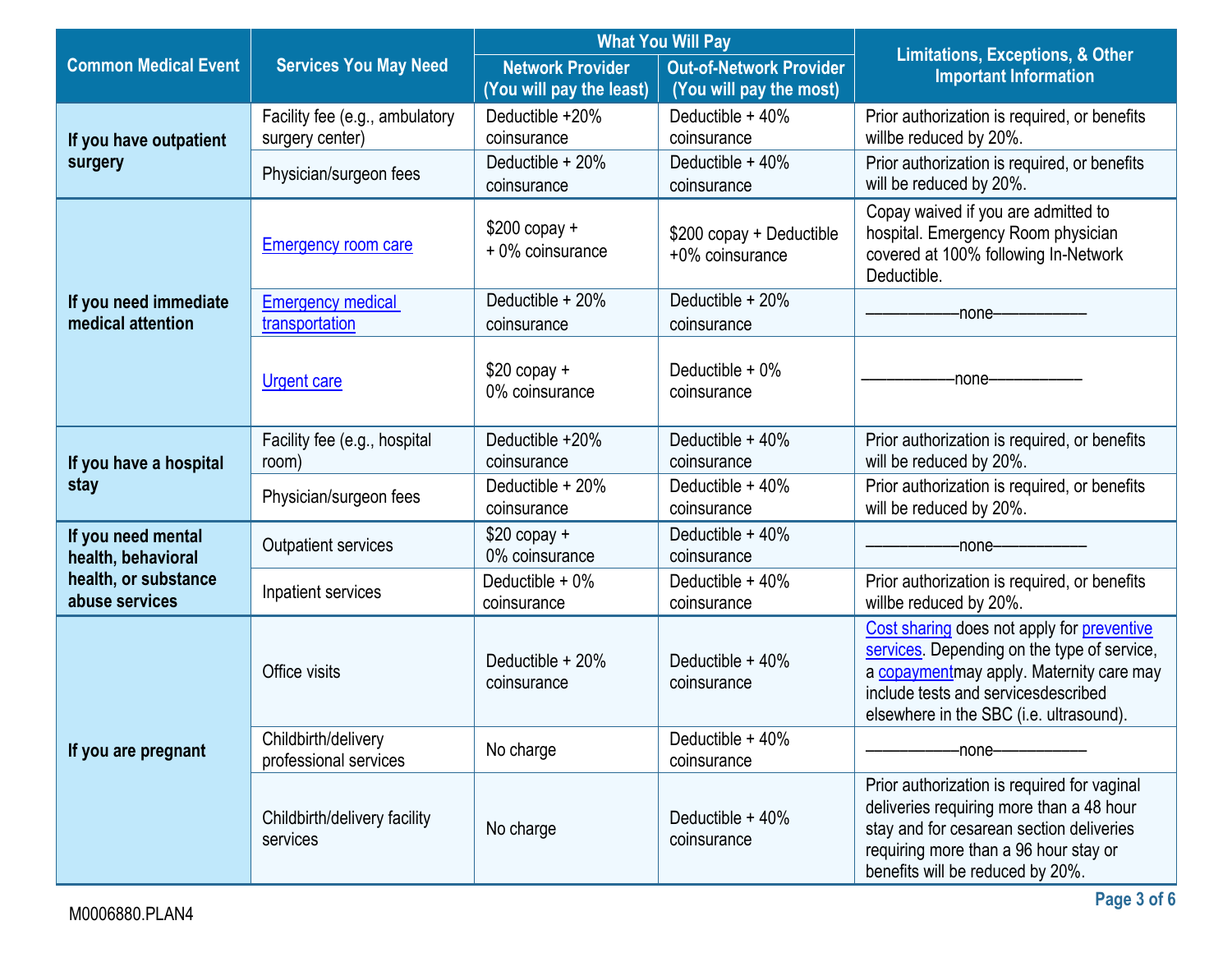|                                                                         |                                | <b>What You Will Pay</b>                                                                                        |                                                           | <b>Limitations, Exceptions, &amp; Other</b>                                                                                                        |  |
|-------------------------------------------------------------------------|--------------------------------|-----------------------------------------------------------------------------------------------------------------|-----------------------------------------------------------|----------------------------------------------------------------------------------------------------------------------------------------------------|--|
| <b>Common Medical Event</b>                                             | <b>Services You May Need</b>   | <b>Network Provider</b><br>(You will pay the least)                                                             | <b>Out-of-Network Provider</b><br>(You will pay the most) | <b>Important Information</b>                                                                                                                       |  |
|                                                                         | Home health care               | Deductible + 20%<br>coinsurance                                                                                 | Deductible + 40%<br>coinsurance                           | -none-                                                                                                                                             |  |
| If you need help<br>recovering or have<br>other special health<br>needs | <b>Rehabilitation services</b> | Deductible + 20%<br>coinsurance<br>(Facility setting)/<br>$$20$ copay +<br>0% coinsurance<br>(Office setting)   | Deductible $+40%$<br>coinsurance                          | Limited to 30 visits per plan year for speech<br>therapy. Limited to 30 visits per plan year<br>combined for physical and occupational<br>therapy. |  |
|                                                                         | <b>Habilitation services</b>   | Deductible + 20%<br>coinsurance<br>(Facility setting) /<br>$$20$ copay +<br>+0% coinsurance<br>(Office setting) | Deductible $+40%$<br>coinsurance                          | Limited to 30 visits per plan year for speech<br>therapy. Limited to 30 visits per plan year<br>combined for physical and occupational<br>therapy. |  |
|                                                                         | <b>Skilled nursing care</b>    | Deductible $+20%$<br>Deductible $+40%$<br>coinsurance<br>coinsurance                                            |                                                           | Limited to 100 days per plan year.                                                                                                                 |  |
|                                                                         | Durable medical equipment      | Deductible $+0\%$<br>coinsurance                                                                                | Deductible $+0\%$<br>coinsurance                          | -none-                                                                                                                                             |  |
|                                                                         | <b>Hospice services</b>        | Deductible + 20%<br>coinsurance                                                                                 | Deductible + 40%<br>coinsurance                           | -none-                                                                                                                                             |  |
|                                                                         | Children's eye exam            | Not covered                                                                                                     | Not covered                                               | Not covered.                                                                                                                                       |  |
| If your child needs<br>dental or eye care                               | Children's glasses             | Not covered                                                                                                     | Not covered                                               | Not covered.                                                                                                                                       |  |
|                                                                         | Children's dental check-up     | Not covered                                                                                                     | Not covered                                               | Not covered.                                                                                                                                       |  |

# **Excluded Services & Other Covered Services:**

**Services Your [Plan](https://www.healthcare.gov/sbc-glossary/#plan) Generally Does NOT Cover (Check your policy or [plan](https://www.healthcare.gov/sbc-glossary/#plan) document for more information and a list of any other [excluded services.](https://www.healthcare.gov/sbc-glossary/#excluded-services))**

- Cosmetic Surgery
- Dental Care (Adult and Child)
- Long-Term Care
- Non-Emergency Care when travelling outside the U.S.
- Routine Eye Care (Adult and Child)
- Weight Loss Programs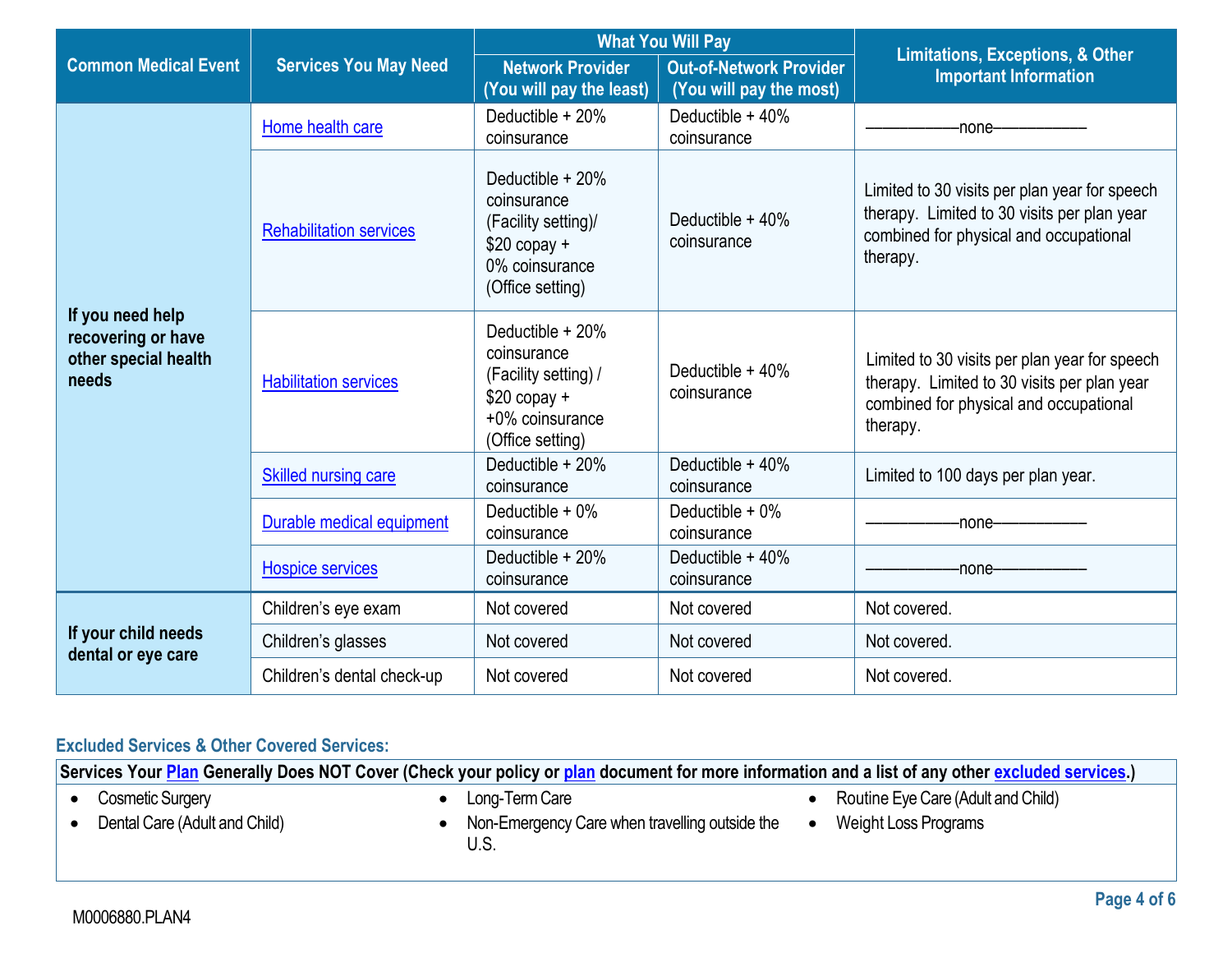| Other Covered Services (Limitations may apply to these services. This isn't a complete list. Please see your plan document.) |  |                                                      |  |                                         |
|------------------------------------------------------------------------------------------------------------------------------|--|------------------------------------------------------|--|-----------------------------------------|
| Acupuncture                                                                                                                  |  | Chiropractic Care (Limited to 30 visits per calendar |  | Infertility Treatment (except in-vitro) |
| <b>Bariatric Surgery</b>                                                                                                     |  | year)                                                |  | <b>Private-Duty Nursing</b>             |
| Male Sterilization                                                                                                           |  | Hearing Aids payable once every 36 months            |  | Routine Foot Care                       |

**Your Rights to Continue Coverage:** There are agencies that can help if you want to continue your coverage after it ends. The contact information for those agencies is: the plan at 1-800-229-2210, the state insurance department, the U.S. Department of Labor, the Employee Benefits Security Administration at 1-866-444-3272 or [www.dol.gov/ebsa/healthreform, o](http://www.dol.gov/ebsa/healthreform)r the U.S. Department of Health and Human Services at 1-877-267-2323 x61565 or [www.cciio.cms.gov. O](http://www.cciio.cms.gov/)ther coverage options may be available to you too, including buying individual insurance coverage through the Health Insurance Marketplace. For more information about the Marketplace, visit [www.HealthCare.gov](http://www.healthcare.gov/) or call 1-800-318- 2596.

Your Grievance and Appeals Rights: There are agencies that can help if you have a complaint against your plan for a denial of a claim. This complaint is called a grievance or appeal. For more information about your rights, look at the explanation of benefits you will receive for that medical claim. Your plan documents also provide complete information on how to submit a claim, appeal, or a grievance for any reason to your plan. For more information about your rights, this notice, or assistance, contact: the plan at 1-800-229-2210. You may also contact your state insurance department, the U.S. Department of Labor, Employee Benefits Security Administration at 1-866-444-3272 or [www.dol.gov/ebsa/healthreform, or](http://www.dol.gov/ebsa/healthreform) the U.S. Department of Health and Human Services at 1-877-267-2323 x61565 or [www.cciio.cms.gov. A](http://www.cciio.cms.gov/)dditionally, a consumer assistance program can help you file your appeal. Contact the Michigan Health Insurance Consumer Assistance Program at 1-877-999-6442 or [www.michigan.gov/lara](http://www.michigan.gov/lara) or email difs-hicap@michigan.gov.

## **Does this plan provide Minimum Essential Coverage? Yes**

Minimum Essential Coverage generally includes plans, health insurance available through the Marketplace or other individual market policies, Medicare, Medicaid, CHIP, TRICARE, and certain other coverage. If you are eligible for certain types of Minimum Essential Coverage, you may not be eligible for the premium tax credit.

## **Does this plan meet the Minimum Value Standards? Yes**

If your plan doesn't meet the Minimum Value Standards, you may be eligible for a premium tax credit to help you pay for a plan through the Marketplace.

## **Language Access Services:**

Spanish (Español): Para obtener asistencia en Español, llame al 1-800-229-2210. Tagalog (Tagalog): Kung kailangan ninyo ang tulong sa Tagalog tumawag sa 1-800-229-2210. Chinese (中文): 如果需要中文的帮助,请拨打这个号码 1-800-229-2210. Navajo (Dine): Dinek'ehgo shika at'ohwol ninisingo, kwiijigo holne' 1-800-229-2210.

*To see examples of how this [plan](https://www.healthcare.gov/sbc-glossary/#plan) might cover costs for a sample medical situation, see the next section.*

**PRA Disclosure Statement:** According to the Paperwork Reduction Act of 1995, no persons are required to respond to a collection of information unless it displays a valid OMB control number. The valid OMB control number for this information collection is **0938-1146**. The time required to complete this information collection is estimated to average **0.08** hours per response, including the time to review instructions, search existing data resources, gather the data needed, and complete and review the information collection. If you have comments concerning the accuracy of the time estimate(s) or suggestions for improving this form, please write to: CMS, 7500 Security Boulevard, Attn: PRA Reports Clearance Officer, Mail Stop C4-26-05, Baltimore, Maryland 21244-1850.